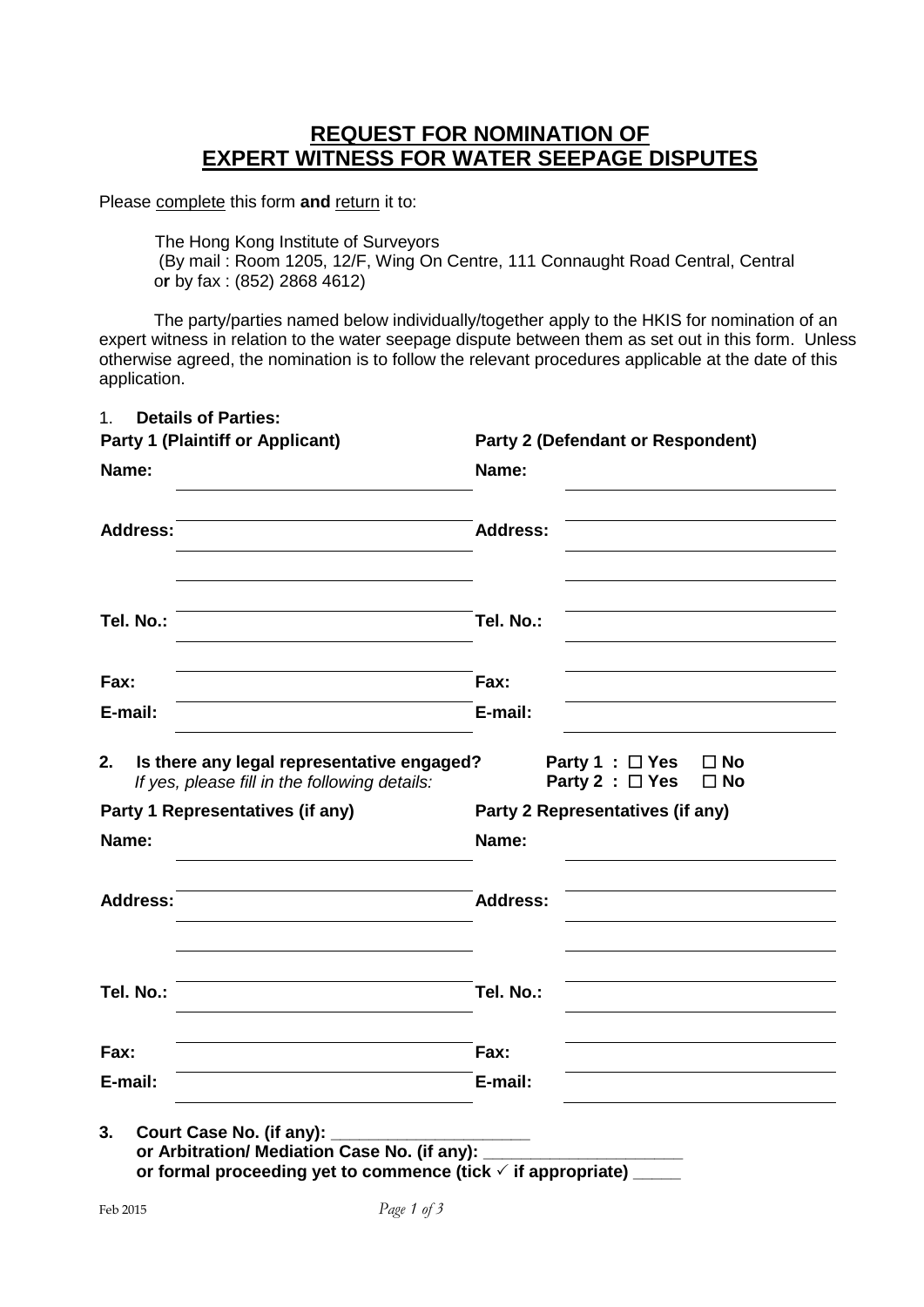# **4.** Approximate amount in dispute (where applicable): HK\$

# **5. Summary of the Dispute:**

*(Please state briefly what the dispute is about, and any particular issue(s) of importance. Please also state any relief or remedy sought. Use separate sheet(s) if required.)*

\_\_\_\_\_\_\_\_\_\_\_\_\_\_\_\_\_\_\_\_\_\_\_\_\_\_\_\_\_\_\_\_\_\_\_\_\_\_\_\_\_\_\_\_\_\_\_\_\_\_\_\_\_\_\_\_\_\_\_\_\_\_\_\_\_\_\_\_\_\_

\_\_\_\_\_\_\_\_\_\_\_\_\_\_\_\_\_\_\_\_\_\_\_\_\_\_\_\_\_\_\_\_\_\_\_\_\_\_\_\_\_\_\_\_\_\_\_\_\_\_\_\_\_\_\_\_\_\_\_\_\_\_\_\_\_\_\_\_\_\_

\_\_\_\_\_\_\_\_\_\_\_\_\_\_\_\_\_\_\_\_\_\_\_\_\_\_\_\_\_\_\_\_\_\_\_\_\_\_\_\_\_\_\_\_\_\_\_\_\_\_\_\_\_\_\_\_\_\_\_\_\_\_\_\_\_\_\_\_\_\_

\_\_\_\_\_\_\_\_\_\_\_\_\_\_\_\_\_\_\_\_\_\_\_\_\_\_\_\_\_\_\_\_\_\_\_\_\_\_\_\_\_\_\_\_\_\_\_\_\_\_\_\_\_\_\_\_\_\_\_\_\_\_\_\_\_\_\_\_\_\_

\_\_\_\_\_\_\_\_\_\_\_\_\_\_\_\_\_\_\_\_\_\_\_\_\_\_\_\_\_\_\_\_\_\_\_\_\_\_\_\_\_\_\_\_\_\_\_\_\_\_\_\_\_\_\_\_\_\_\_\_\_\_\_\_\_\_\_\_\_\_

\_\_\_\_\_\_\_\_\_\_\_\_\_\_\_\_\_\_\_\_\_\_\_\_\_\_\_\_\_\_\_\_\_\_\_\_\_\_\_\_\_\_\_\_\_\_\_\_\_\_\_\_\_\_\_\_\_\_\_\_\_\_\_\_\_\_\_\_\_\_

\_\_\_\_\_\_\_\_\_\_\_\_\_\_\_\_\_\_\_\_\_\_\_\_\_\_\_\_\_\_\_\_\_\_\_\_\_\_\_\_\_\_\_\_\_\_\_\_\_\_\_\_\_\_\_\_\_\_\_\_\_\_\_\_\_\_\_\_\_\_

# **6. Particular requirements for the expert witness**

*Any particular language skills of the expert witness? (please tick the box provided)* 

 $\square$  English  $\square$  Cantonese  $\square$  Putonghua  $\square$  Other (Please specify)

#### *Any preference for special or other requirements of the expert witness? (please tick the box provided)*

 $\Box$  Yes  $\Box$  No

If yes, please specify

The HKIS may consider the special requirements for the nomination as applicable and appropriate.

\_\_\_\_\_\_\_\_\_\_\_\_\_\_\_\_\_\_\_\_\_\_\_\_\_\_\_\_\_\_\_\_\_\_\_\_\_\_\_\_\_\_\_\_\_\_\_\_\_\_\_\_\_\_\_\_\_\_\_\_\_\_\_\_\_\_\_\_\_ \_\_\_\_\_\_\_\_\_\_\_\_\_\_\_\_\_\_\_\_\_\_\_\_\_\_\_\_\_\_\_\_\_\_\_\_\_\_\_\_\_\_\_\_\_\_\_\_\_\_\_\_\_\_\_\_\_\_\_\_\_\_\_\_\_\_\_\_\_

### **7. Notice of the Gathering of Personal Data:**

The personal data provided by the Party/ Parties under this Request for Nomination of Expert Witness for Water Seepage Disputes Form or generally in relation to the dispute are for the purpose of processing the nomination by HKIS. In this connection, the personal data so provided will be handled by or revealed to the following parties:

- a) personnel of the HKIS and its delegates;
- b) the other Party/ Parties named in this form;
- c) the potential expert witness in relation to your dispute; and
- d) the expert witness nominated in relation to your dispute.